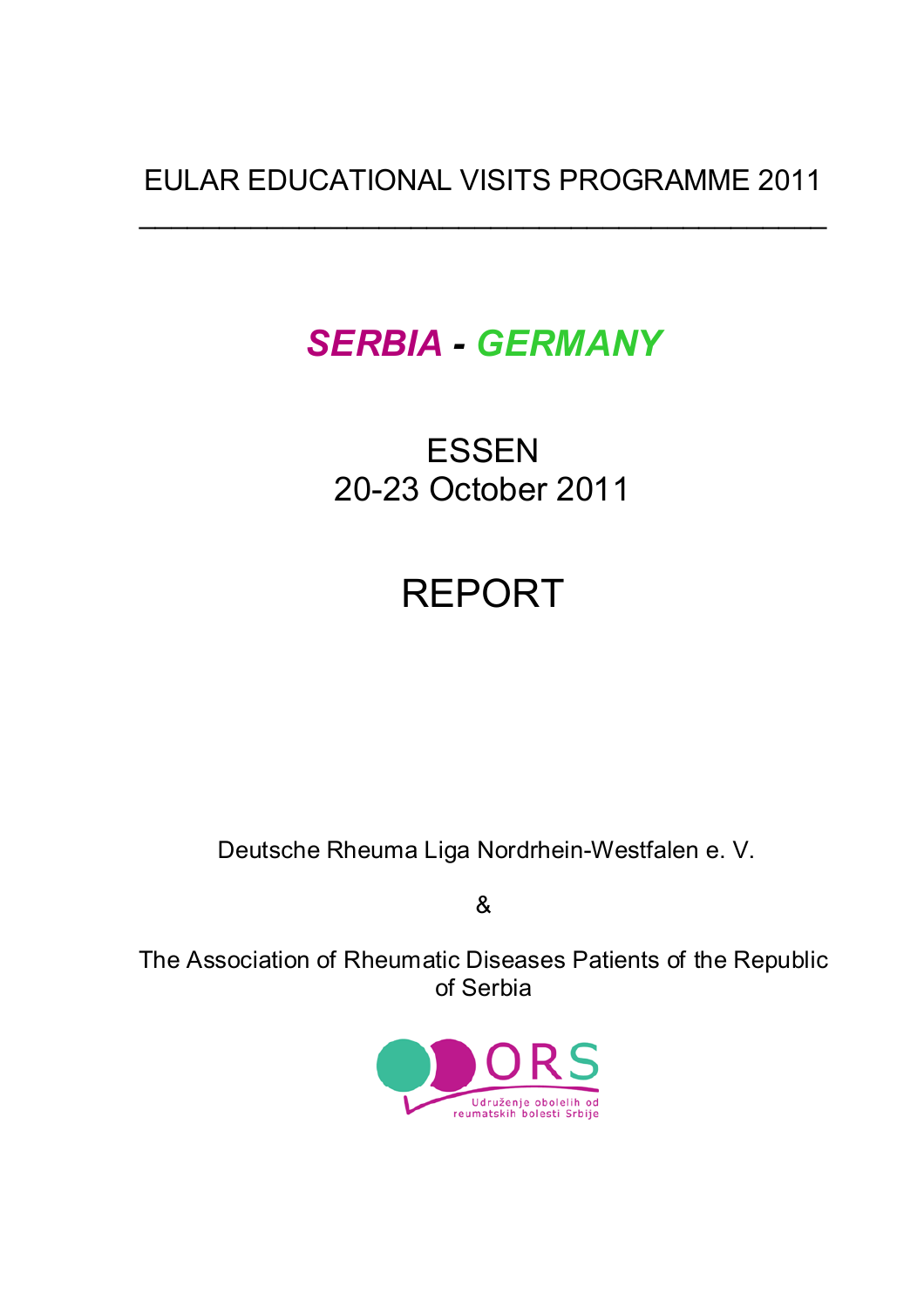*\_\_\_\_\_\_\_\_\_\_\_\_\_\_\_\_\_\_\_\_\_\_\_\_\_\_\_\_\_\_\_\_\_\_\_\_\_\_\_\_\_\_\_\_\_\_\_\_\_\_\_\_\_\_\_\_\_\_\_\_\_\_\_\_\_\_\_\_*

Every year the European League Against Rheumatism (EULAR) funds educational visits amongst EULAR PARE member organisations. This year, 2011, the Association of Rheumatic Diseases Patients of the Republic of Serbia (ORS) applied for a part of these financial resources. To our great pleasure, the project was approved in June this year. Through previous contacts with Deutsche Rheuma Liga Central Office it was agreed that the

- $\triangleright$  Teaching organisation will be: Deutsche Rheuma Liga Nordrhein-Westfalen e. V. Branch (DRLNW), and the
- $\triangleright$  Learning organisation will be: The Association of Rheumatic Diseases Patients of the Republic of Serbia (ORS)

The educational visit took place in Essen and Duisburg, Germany from 20 - 23 October 2011. Serbian delegation included Mirjana Lapcevic, ORS President, Marija Kosanovic ORS Vice President and Marija Bucic, ORS Medical Military Academy Branch President, as well as Bojana Vlaisavljevic, German/ Serbian interpreter.

The main aims of the visit were to:

- gain insight into the structure and workings of a successful, mature sister organization, and in particular into:
	- the systems and protocols for an efficient administration process
	- financial management tools
	- development of annual and longer term plans
	- methods of evaluation,
- gain insight into the operation of branches and their dynamics with central office,
- learn how to attract, engage and grow human resources and membership base,
- develop relationship and collaborative links with a sister EULAR organisation.

Our German hosts offered an excellent, comprehensive and varied programme (included as Attachment A to this report).

The two organisations agreed in advance to start the first day of the visit with a general presentation about each association and look at their similarities and differences, as well as each suggest their expectations from the visit.

The second day included a trip to a local organisation in Duisburg, where Serbian guests could gain first hand insight into the workings of a local Branch of Deutsche Rheuma Liga.

The third day of the visit was devoted to in-depth discussions with the members of the DRLNW Executive Board as well as the members of the local Branch in Essen. Our kind German hosts also took us to meet with representatives of their close partner organisations.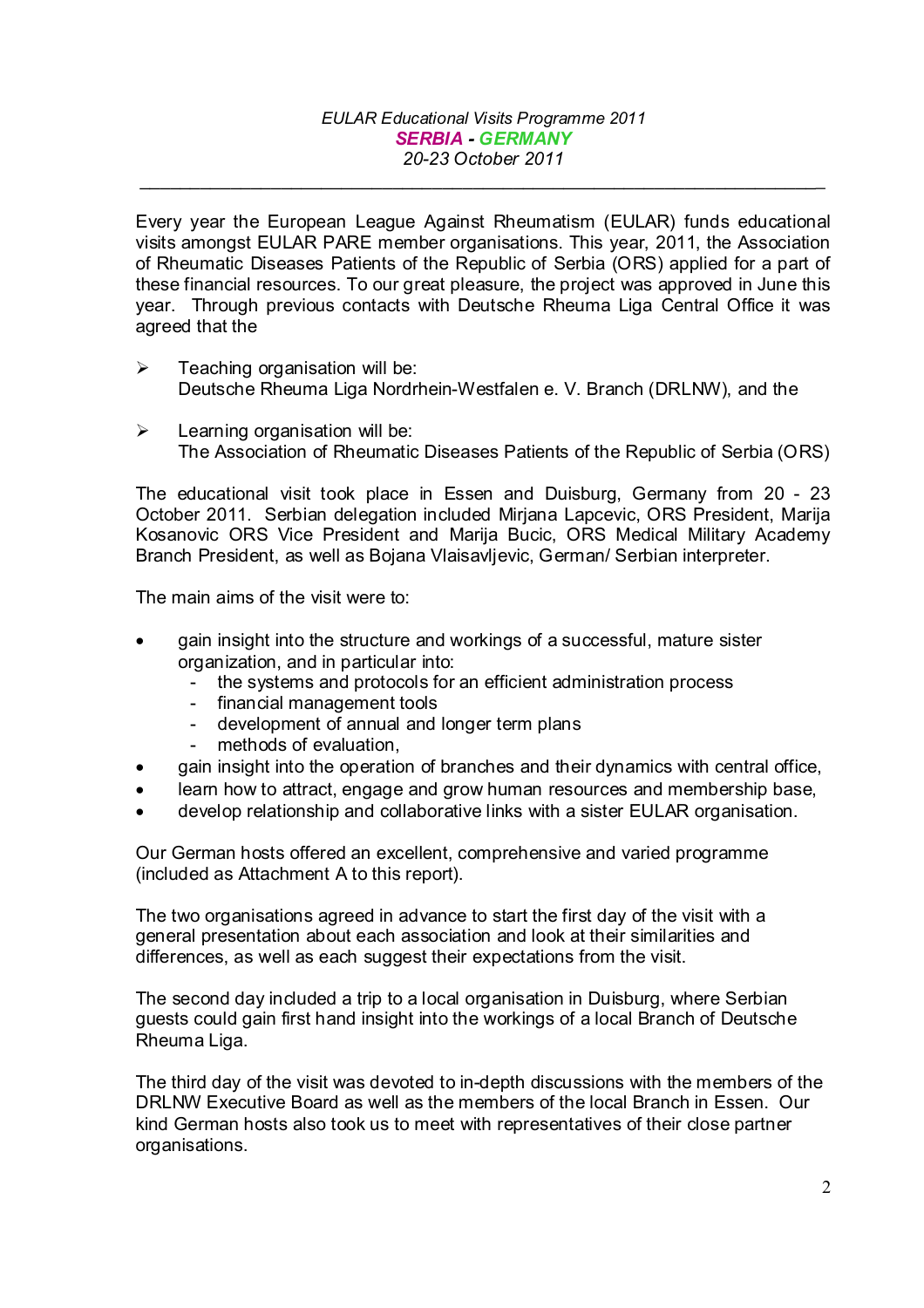*\_\_\_\_\_\_\_\_\_\_\_\_\_\_\_\_\_\_\_\_\_\_\_\_\_\_\_\_\_\_\_\_\_\_\_\_\_\_\_\_\_\_\_\_\_\_\_\_\_\_\_\_\_\_\_\_\_\_\_\_\_\_\_\_\_\_\_\_*

In comparing the Executive Board structures, we have found that DRLNW one is not only larger in numbers (19 to ORS' 5) but also more varied and encompassing, as it includes several key organisations of the German health system. The significance of these inclusions was not lost on us, and we will be looking to expand our Board by attracting key players in the Serbian social and health system in the shortest possible timeframe. One other important difference has been that in ORS, both Strategic and Executive Board consist of volunteers only, whereas in the teacher organisation, DRLNW, the situation is quite opposite, they employ 13 staff. Of course, what also needs to be taken into account is that ORS is a fledgeling 4 year old compared to its system organisation in Essen that was founded 37 years ago. It will take some more time for ORS to reach a stage where it can actually employ a person in its own right.

We have also discovered that Deutsche Rheuma Liga is based on self-help organisations. This means that it is members first and foremost that are engaged in education and in providing assistance and help to other people suffering from rheumatic diseases. The members also take on a much more active role and responsibility in improving the quality of their own lives. This has led us to the conclusion that we must work harder on increasing the awareness of people with rheumatoid diseases, and generally any others suffering from other chronic illnesses, that they need to be in the driving seat. They need to take charge and start to actively participate in their treatment and actively improve their quality of life. As its long-term goal, ORS should start creating and facilitating a network of special groups within Branches where our members would meet and socialise, exchange their experiences but also have fun. Those could include walk groups, reading groups, cinema-lovers, people who enjoy exercising in nature, etc.

The breadth, significance and value of Deutsche Rheuma Liga is perhaps best understood through a project entitled "Functional Therapies" that has been funded over a number of years by the German Social Insurance and Pension Fund. Over 30,000 people with musculoskeletal diseases have been able to attend exercises twice a week, funded by the Government but lobbied, organised and delivered through Deutsche Rheuma Liga in Northern Rhine and Westphalia. Both have recognised the importance of prevention as well as reduction in diseases' symptoms and their consequences. As our German colleagues have pointed out, a Swiss study has shown that each euro invested in prevention and rehabilitation will be returned within four months. ORS will now focus its efforts strongly into increasing the visibility and importance of projects that improve physical activity and keep the rheuma sufferers in employment for longer, which should, in a cascading effect, also reduce the stress on government coffers.

It was in the Duisburg Branch of DRLNW that we have witnessed the importance of cooperation between medical practicioners – rheumatologists and the association. The office of this Branch is located at a clinic 'Duisburg Klinikum' in Duisburg, and strongly underpinned by relevant posters and stands located in very visible places within the Rheumatology Department of the hospital. DRLNW being such a strong association of patients as it is, is also very helpful to rheumatologists there. They work in great symbiosis, which is evidenced by the fact that Germany has a smaller number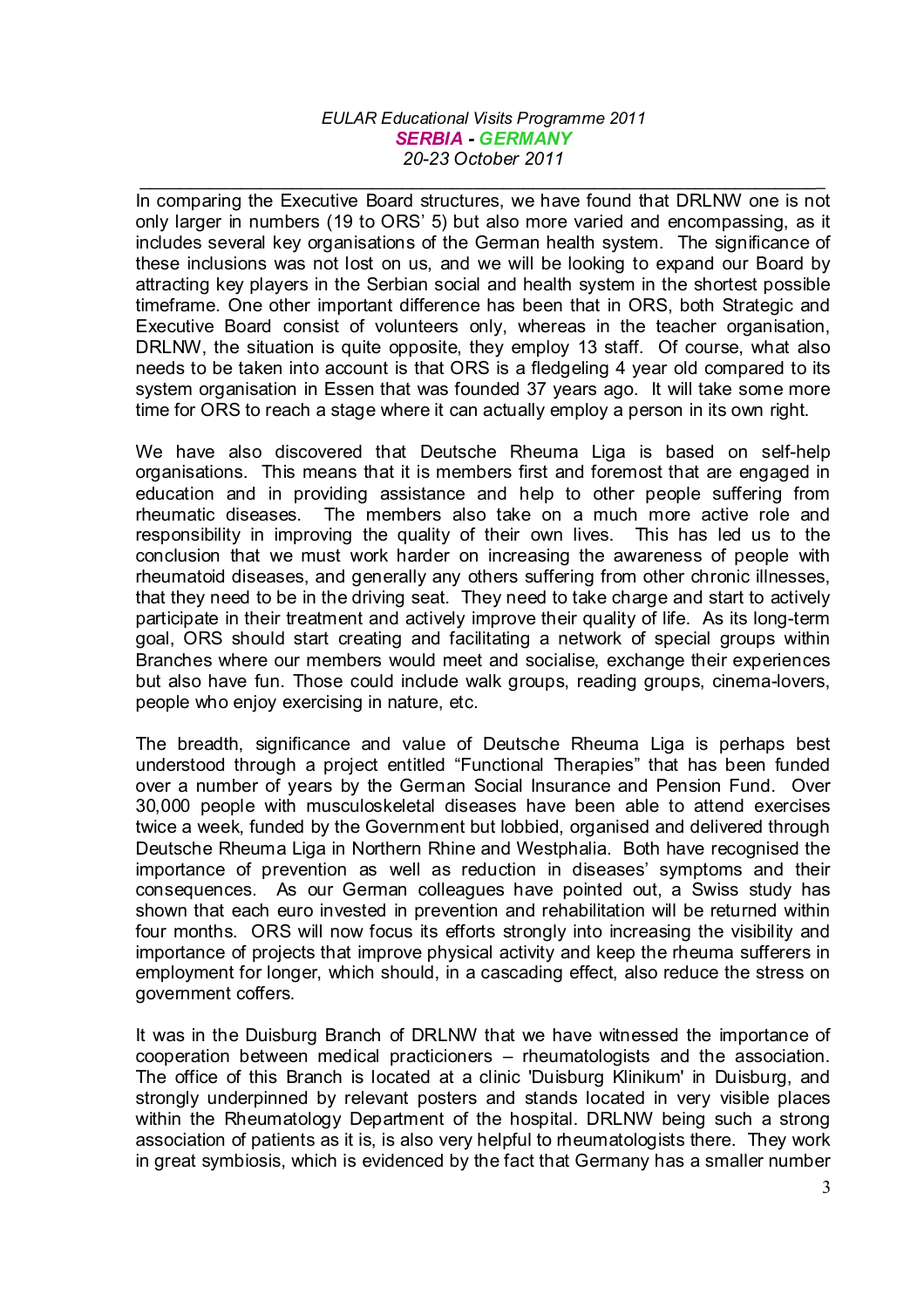*\_\_\_\_\_\_\_\_\_\_\_\_\_\_\_\_\_\_\_\_\_\_\_\_\_\_\_\_\_\_\_\_\_\_\_\_\_\_\_\_\_\_\_\_\_\_\_\_\_\_\_\_\_\_\_\_\_\_\_\_\_\_\_\_\_\_\_\_*

of rheumatologists per capita then Serbia does. It is very clear to us that a greater cooperation between rheumatologists and ORS would assist ORS to increase its membership base on one hand, with patients turning more to ORS for help and advice, and on the other hand, reducing the pressure on rheumatologists. In Serbia, we plan to improve ORS' communication with medical professionals by direct contact 'face to face' between our activists and rheumatologits, and increase medical experts' awareness of the importance and usefulness of ORS to both them and their patients.

In the next 12-month period we will also focus on improving the communication between ORS Executive Committee and its branches. Our colleagues from DRLNW have kindly provided us with their documents that regulate the relationship between the central office and its local branches. We will be creating similar documents for ORS with clearly defined obligations and responsibilities of the branches (for example, each branch would be required to have a minimum of two general meetings per year). In a year's time, we are hoping to be able to measure the effects of these improvements in central office – branches dynamic.

On suggestion from our hosts, we have started considering a project called 'Patients Partners'. A presentation on the idea and philosophy behind this project was provided to us by Mr. Karl Katlens. The project provides for patients to meet and talk with young medical students and doctors starting their specialised studies in rheumatology, enabling the medical professionals to see and hear first hand experiences, symptoms and suffering of their rheuma patients before they start to practice. Mr. Ulf Jacob, DRLNW Manager, has suggested investigating if Pfizer pharmaceutical company would be interested in funding a similar project in Serbia. We are very keen to get this project off the ground as it would have a multi-layered effect on the quality of medical treatment of people with rheumatic diseases in our country. The education of doctors by patients would definitely improve the relationship between the two and enhance doctors' understanding and relationship with their patients, but would also increase the patients' awareness and understanding of their doctors. Doctors 'educated' in this way would be able to recognise the symptoms of rheumatic diseases more readily, which would significantly reduce the time from the appearance of first symptoms to the correct diagnosis. This project would also benefit the government institutions as this very useful 'education' would be financed by a third party.

On our return from this visit to our German colleagues, our number one priority will be to transfer the gained knowledge and experiences to our Branch executive teams and all ORS members, but also to rheumatologists, Government Departments and Institutions and Social Insurance and Pension Fund representatives. In parallel to communicating all that we have seen and heard, of great importance will also be to translate all relevant documents that have been made available to us through the kindness of our hosts. This would then lead into re-writing of rules and regulations that govern the work of ORS and a change in the way ORS is structured. In keeping with what we have seen, it is crucial that our branches become more active and engaged and start to bring local members together and interact with them. This, in turn, would allow the ORS Executive Board to work on a higher, strategic level, lobby harder, engage the media more often, educate the public more forcefully and generally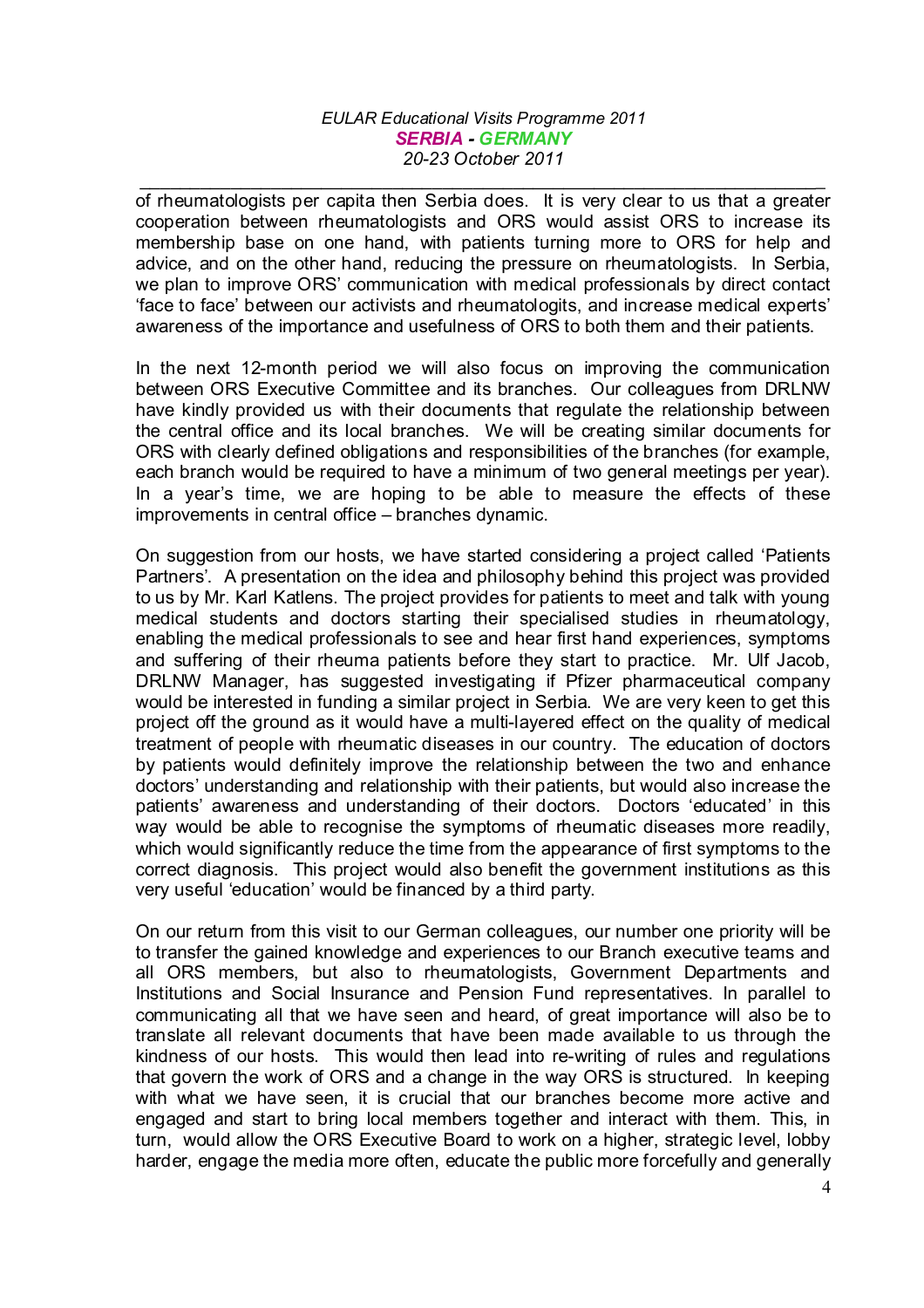*\_\_\_\_\_\_\_\_\_\_\_\_\_\_\_\_\_\_\_\_\_\_\_\_\_\_\_\_\_\_\_\_\_\_\_\_\_\_\_\_\_\_\_\_\_\_\_\_\_\_\_\_\_\_\_\_\_\_\_\_\_\_\_\_\_\_\_\_* lead the way and develop projects of importance to all sufferers of rheumatic diseases in Serbia.



From left to right:

Ulf Jacob, Marija Bucic, Brigitte Killewald, Mirjana Lapcevic, Marija Kosanovic, Hildegard Mang, Bojana Vlaisavljevic and Bettina Teutenberg.

We would like to thank The European League Against Rheumatism for enabling us to undertake this educational visit. We would also like to thank Deutsche Rheuma Liga and in particular our colleagues in DRL's Northern Rheine – Westphalia Branch who gracefully accepted to be our teachers and hosts. Last but not least, we would like to thank all the staff, in particular Ulf Jacob and Bettina Teutenberg, and volunteers of Deutsche Rheuma Liga and their partner organisations, who have made this visit not only informative and instructive, but also very enjoyable and one we will never forget.

Marija Kosanovic Vice-President For The Association of Rheumatic Diseases Patients of the Republic of Serbia (ORS)

#### **Attachment A: Visit Programme, as put together and organised by our gracious hosts at DRLNW**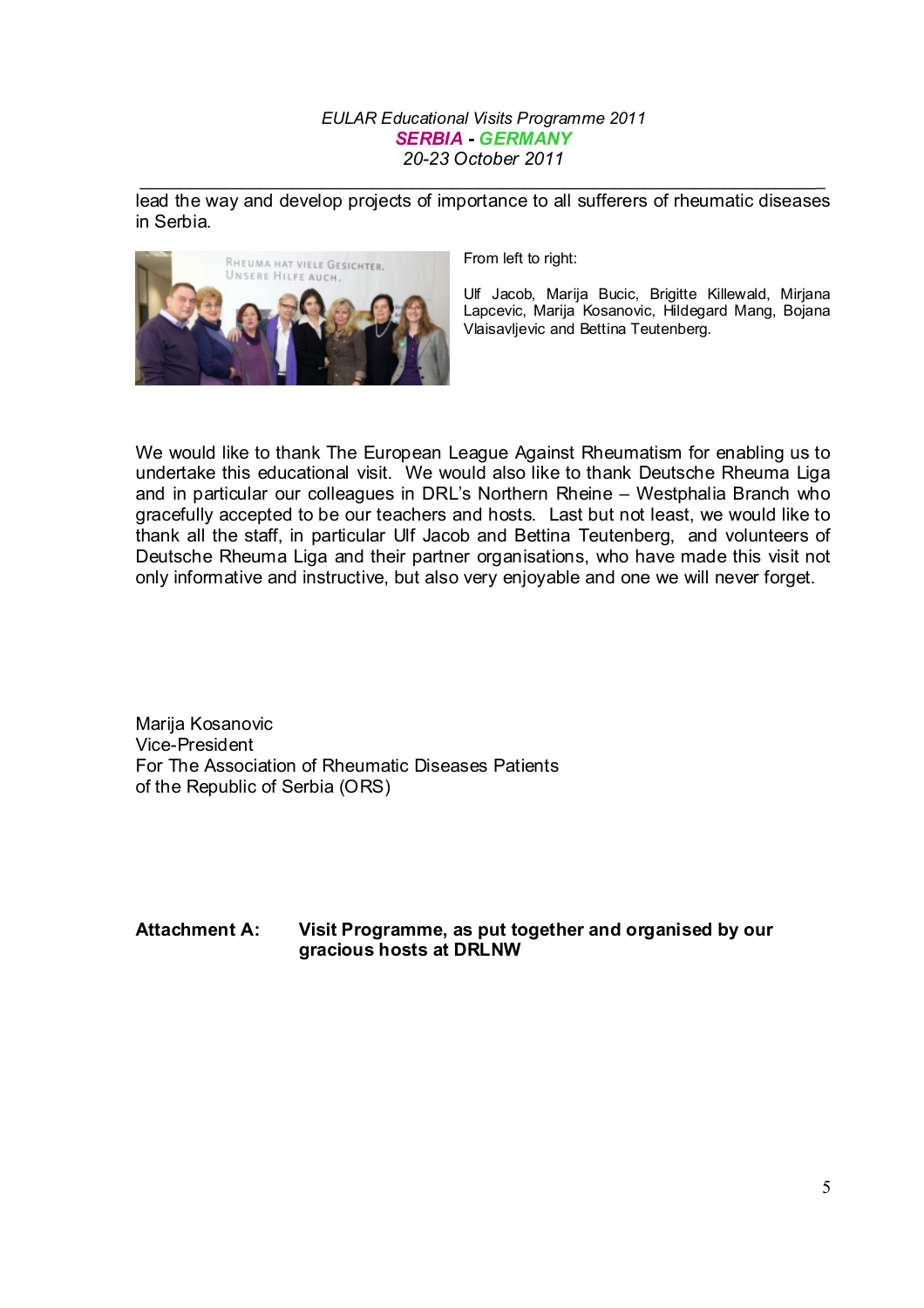*\_\_\_\_\_\_\_\_\_\_\_\_\_\_\_\_\_\_\_\_\_\_\_\_\_\_\_\_\_\_\_\_\_\_\_\_\_\_\_\_\_\_\_\_\_\_\_\_\_\_\_\_\_\_\_\_\_\_\_\_\_\_\_\_\_\_\_\_*

## **Attachment A**





www.rheuma-liga-nrw.de

**EULAR's Educational Visits Programme Project Association of Rheumatic Diseases Patients of the Republic of Serbia visit Deutsche Rheuma-Liga Nordrhein-Westfalen from Thursday 20th October 2011 to Sunday 23 rd October 2011**

### **Time Schedule**

## *Thursday, 20th October 2011*

| 10.15 | Düsseldorf Airport<br>Flight: LH529 V 20OCT BEGDUS 0805 1015                                                                                                                                     |
|-------|--------------------------------------------------------------------------------------------------------------------------------------------------------------------------------------------------|
|       | Escort: Bettina Teutenberg                                                                                                                                                                       |
| 11.28 | Regional Express(RE10119)<br>from Düsseldorf to Essen railway station<br>departs at platform 1<br>(way to the hotel about a 20-minute-walk)                                                      |
| 12.15 | <b>Check in: B&amp;B Hotel Essen</b><br>Helmut-Käutner Straße4<br>45127 Essen                                                                                                                    |
| 13.15 | Lunchtalk<br>Joint lunch at<br>Church Restaurant (www.church-essen.de)<br>III. Hagen 37; 45127 Essen                                                                                             |
|       | Meeting Point: Office of<br>Deutsche Rheuma-Liga NRW<br>III. Hagen 37; 45127 Essen<br>(Way to office about a10-minute-walk)                                                                      |
|       | Escort: Ulf Jacob, Bettina Teutenberg<br>(Executive Management)                                                                                                                                  |
| 14.00 | <b>Expectations and first introductions</b>                                                                                                                                                      |
|       | <b>Expectations of the visit</b><br>What bits of information are you interested in?<br>What subjects are important to you?<br>Differences and sameness of "self-help-identity" in both countries |
|       | <b>Structure and work of both associations</b>                                                                                                                                                   |
|       | Executive management                                                                                                                                                                             |
|       |                                                                                                                                                                                                  |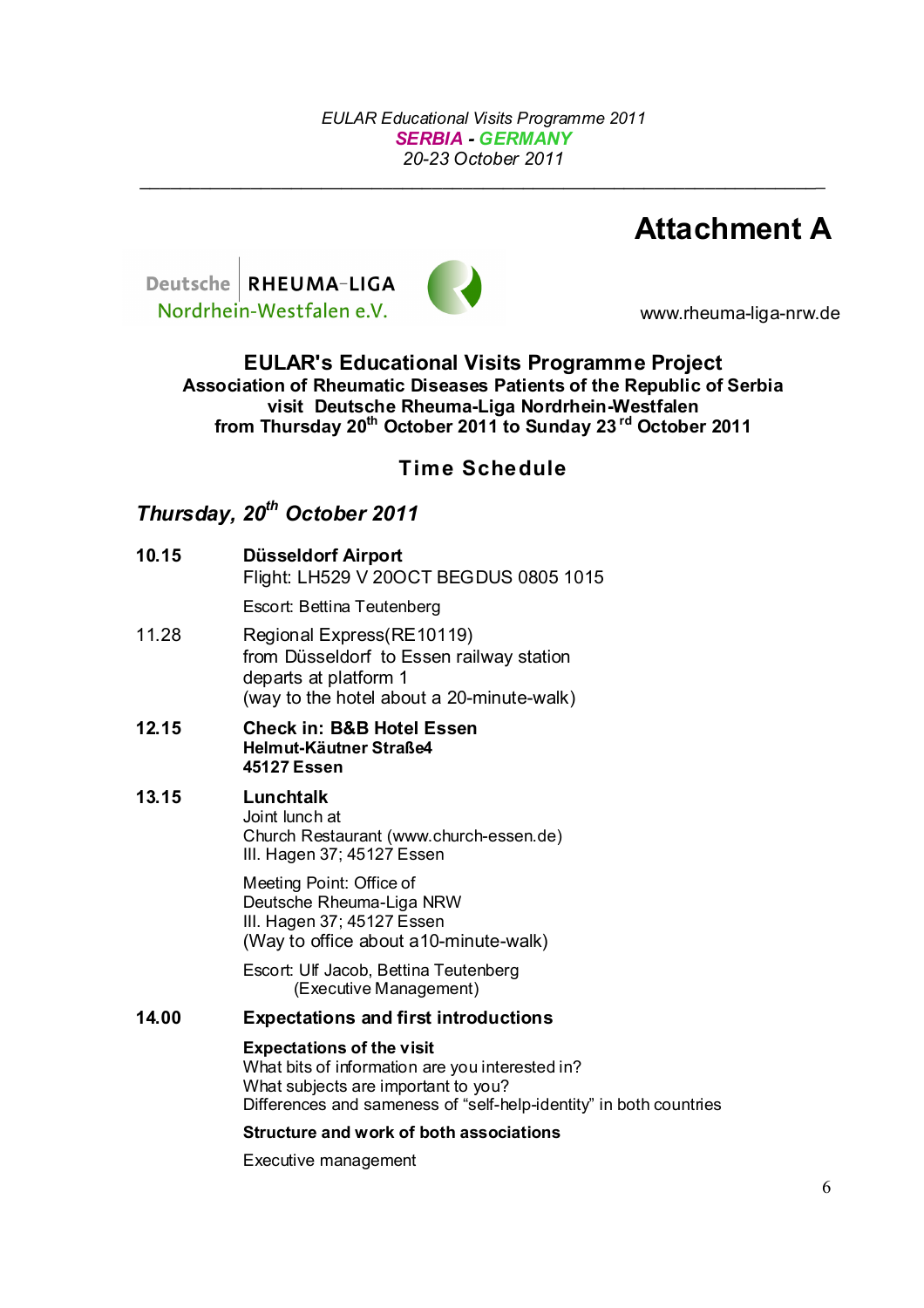- *\_\_\_\_\_\_\_\_\_\_\_\_\_\_\_\_\_\_\_\_\_\_\_\_\_\_\_\_\_\_\_\_\_\_\_\_\_\_\_\_\_\_\_\_\_\_\_\_\_\_\_\_\_\_\_\_\_\_\_\_\_\_\_\_\_\_\_\_* **15.30 Deutsche Rheuma-Liga NRW in practice The office and different departments of Deutsche Rheuma-Liga NRW** Talk with some employees of the office
- 17.00 **Time-out**
- 19.00 **Exploring Essen / Dinner**

Escort: Dieter Wiek (President); Brigitte Killewald (Member of the managing committee)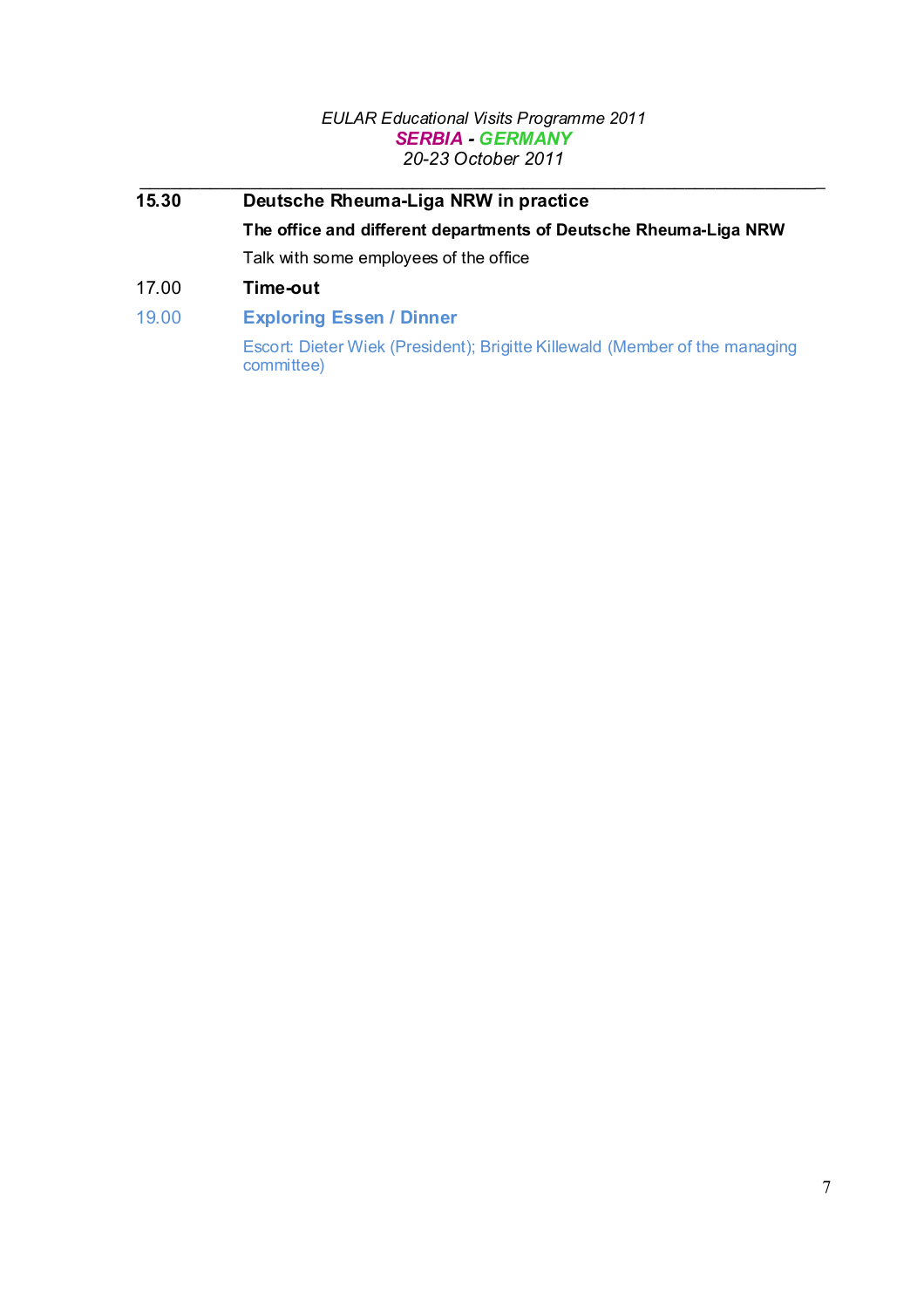*\_\_\_\_\_\_\_\_\_\_\_\_\_\_\_\_\_\_\_\_\_\_\_\_\_\_\_\_\_\_\_\_\_\_\_\_\_\_\_\_\_\_\_\_\_\_\_\_\_\_\_\_\_\_\_\_\_\_\_\_\_\_\_\_\_\_\_\_*

|       | Friday, 21 <sup>th</sup> October 2011                                                                                                                                                                                                       |
|-------|---------------------------------------------------------------------------------------------------------------------------------------------------------------------------------------------------------------------------------------------|
| 09.03 | Departure from "Berliner Platz" in Essen                                                                                                                                                                                                    |
|       | Platform 2 / Underground U 11 direction Essen-Messe W.-Süd Gruga<br>(way from hotel to the station about a 5-minute walk)                                                                                                                   |
| 09.15 | Departure from Essen railway station to Duisburg<br>Platform 7 / S-Bahn S1 direction Solingen Hbf                                                                                                                                           |
| 09.47 | Duisburg Schlenk Bahnhof<br>Bus 944 direction Duisburg Wolfsee                                                                                                                                                                              |
| 09.51 | Duisburg Klinikum (Hospital)<br>(way from station to the hospital about a 5-minute-walk)                                                                                                                                                    |
| 10.00 | A local organization in practice<br>Talk with the volunteers of the local organization in Duisburg                                                                                                                                          |
|       | Organization of the "Arbeitsgemeinschaft"<br>Cooperation with rheumatologic departments in hospitals                                                                                                                                        |
|       | Volunteers of Arbeitsgemeinschaft Duisburg                                                                                                                                                                                                  |
| 12.26 | Departure from "Duisburg Klinikum" to Duisburg railway station                                                                                                                                                                              |
|       | Bus 934 direction Duisburg Bertr. H. am Unkelstein                                                                                                                                                                                          |
| 12.40 | Departure from Duisburg railway station to Duisburg Schwanentor<br>Exit east - Platform 2 / Bus 933 direction Duisburg Rheindeich                                                                                                           |
| 12.50 | Arrival Duisburg Schwanentor (harbour)                                                                                                                                                                                                      |
| 13.15 | <b>Boat Tour</b><br>Talk with volunteers of the Arbeitsgemeinschaft Duisburg<br>during a harbour boat tour<br>(Alternative: staying at the hospital)<br>What do volunteers expect from the association?<br><b>Motivations of volunteers</b> |
|       | Volunteers of Arbeitsgemeinschaft Duisburg                                                                                                                                                                                                  |
| 14.30 | Arrival at Duisburg Schifferbörse                                                                                                                                                                                                           |
| 14.48 | Departure from "Duisburg Scharnhorststraße" to Duisburg railway station<br>Tram 901 direction Mülheim Hbf                                                                                                                                   |
| 15.00 | Departure from Duisburg railway station to Essen<br>Platform 8 / Regional Express RE11 direction Hamm (Westf.)                                                                                                                              |
| 15.21 | Departure Essen railway station<br>Platform 1 (outside) / Tram 101 direction Germaniaplatz                                                                                                                                                  |
| 15.25 | <b>Arrival Essen Berliner Platz</b>                                                                                                                                                                                                         |
| 15.30 | Time-out<br>(Dinner)                                                                                                                                                                                                                        |
| 18.30 | <b>Meeting point: Office</b>                                                                                                                                                                                                                |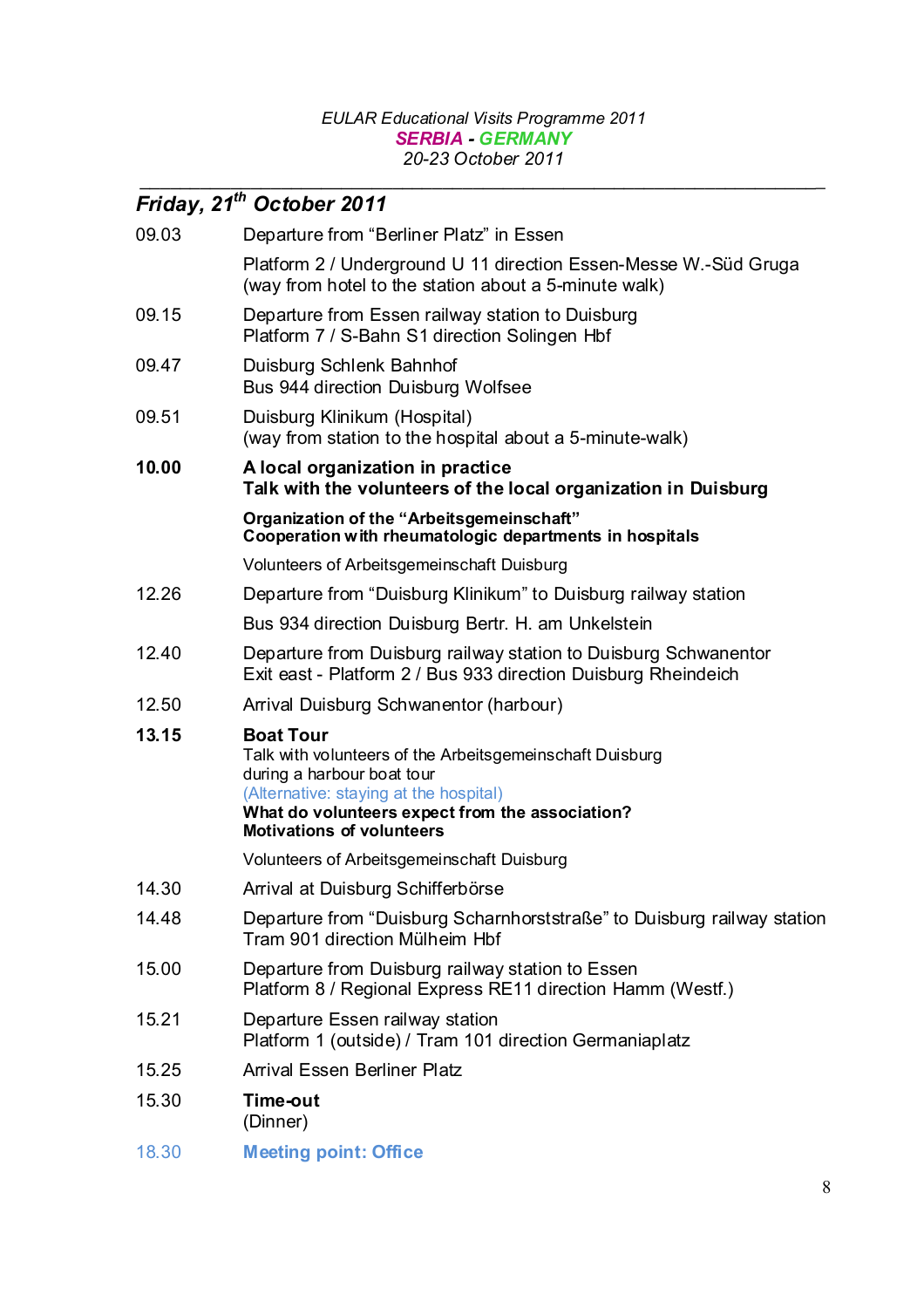*\_\_\_\_\_\_\_\_\_\_\_\_\_\_\_\_\_\_\_\_\_\_\_\_\_\_\_\_\_\_\_\_\_\_\_\_\_\_\_\_\_\_\_\_\_\_\_\_\_\_\_\_\_\_\_\_\_\_\_\_\_\_\_\_\_\_\_\_*

19.30 Aalto theatre Essen Ballet Carmen / Bollero (http://www.aalto-ballett-theater.de/wiederaufnahmen/carmen-bolero.htm  $\overline{)}$ 

Escort: Karin Gros-Dybowski, Gabriele Kamann, Elvira Orlov (employees )

22.00 Back to the hotel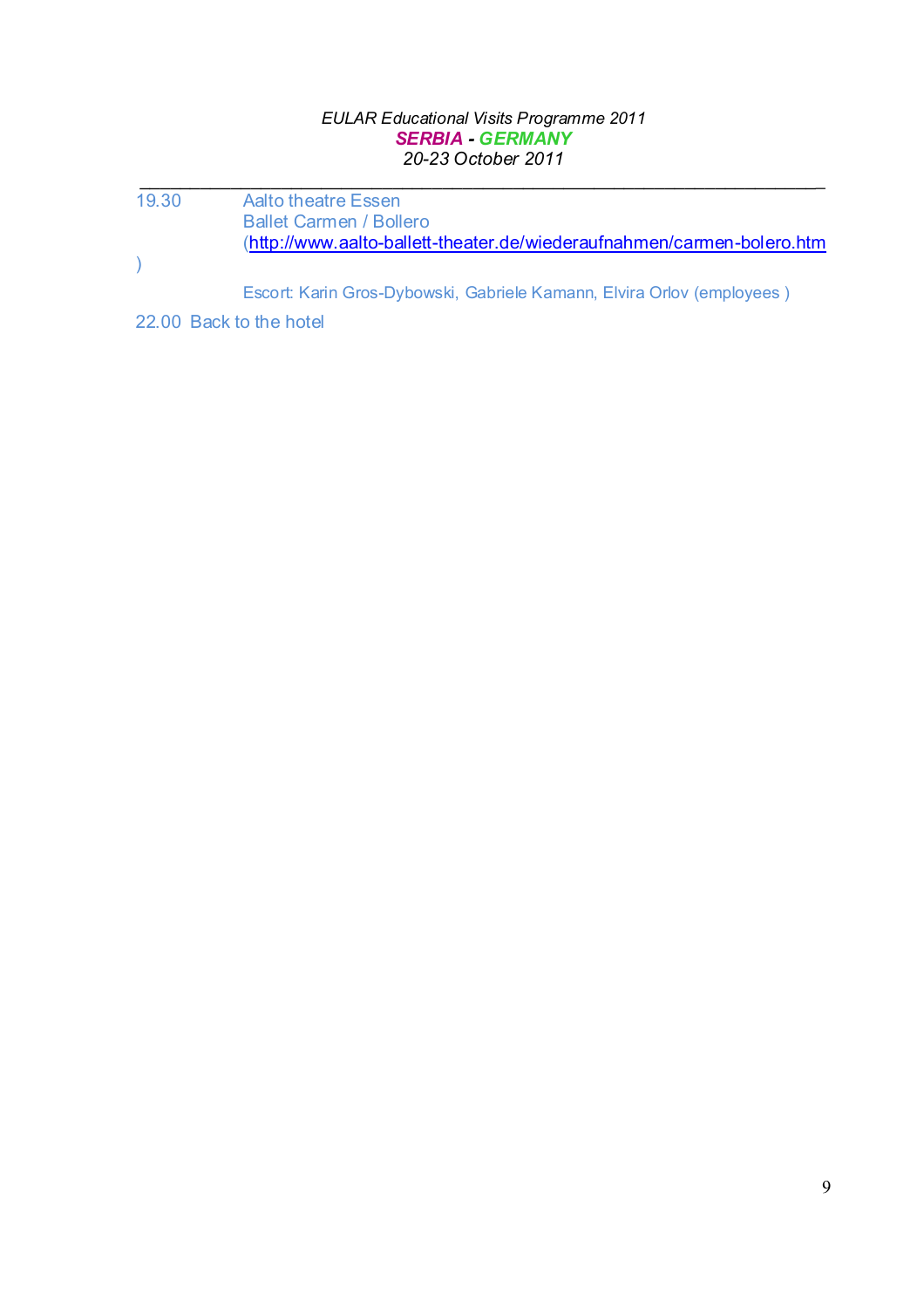*\_\_\_\_\_\_\_\_\_\_\_\_\_\_\_\_\_\_\_\_\_\_\_\_\_\_\_\_\_\_\_\_\_\_\_\_\_\_\_\_\_\_\_\_\_\_\_\_\_\_\_\_\_\_\_\_\_\_\_\_\_\_\_\_\_\_\_\_*

### *Saturday, 22th October 2011*

#### **11.00 Practice Talk with members of the managing committee**

#### **Structure of the managing committee Questions and answers.**

Office of Deutsche Rheuma-Liga NRW

Dieter Wiek (President); Alexander Flüthmann (Treasure); Brigitte Killewald; Hildegard Mang; Barbara Markus Volunteers of the managing committee

Ulf Jacob Executive manager

#### **13.00 Lunchtalk** Joint lunch at

Church Restaurant

#### **15.00 Practice Talk with the volunteers of the local organization in Essen**

**Organization of the "Arbeitsgemeinschaft" What volunteers do expect from the association? Motivations of volunteer involvement. Cooperation with other "self-help associations**

Volunteers of Arbeitsgemeinschaft Essen Volunteer of the office of self-help "die Wiese" Essen

Escort: Brigitte Killewald, Hildegard Mang

#### **17.00 Coffee talk**

#### **Final talk**

Did you get all information you wanted? What is your impression? Last questions and answers

**Office** 

#### 18.00 **Time-out**

19.30 **Exploring Essen / Dinner**